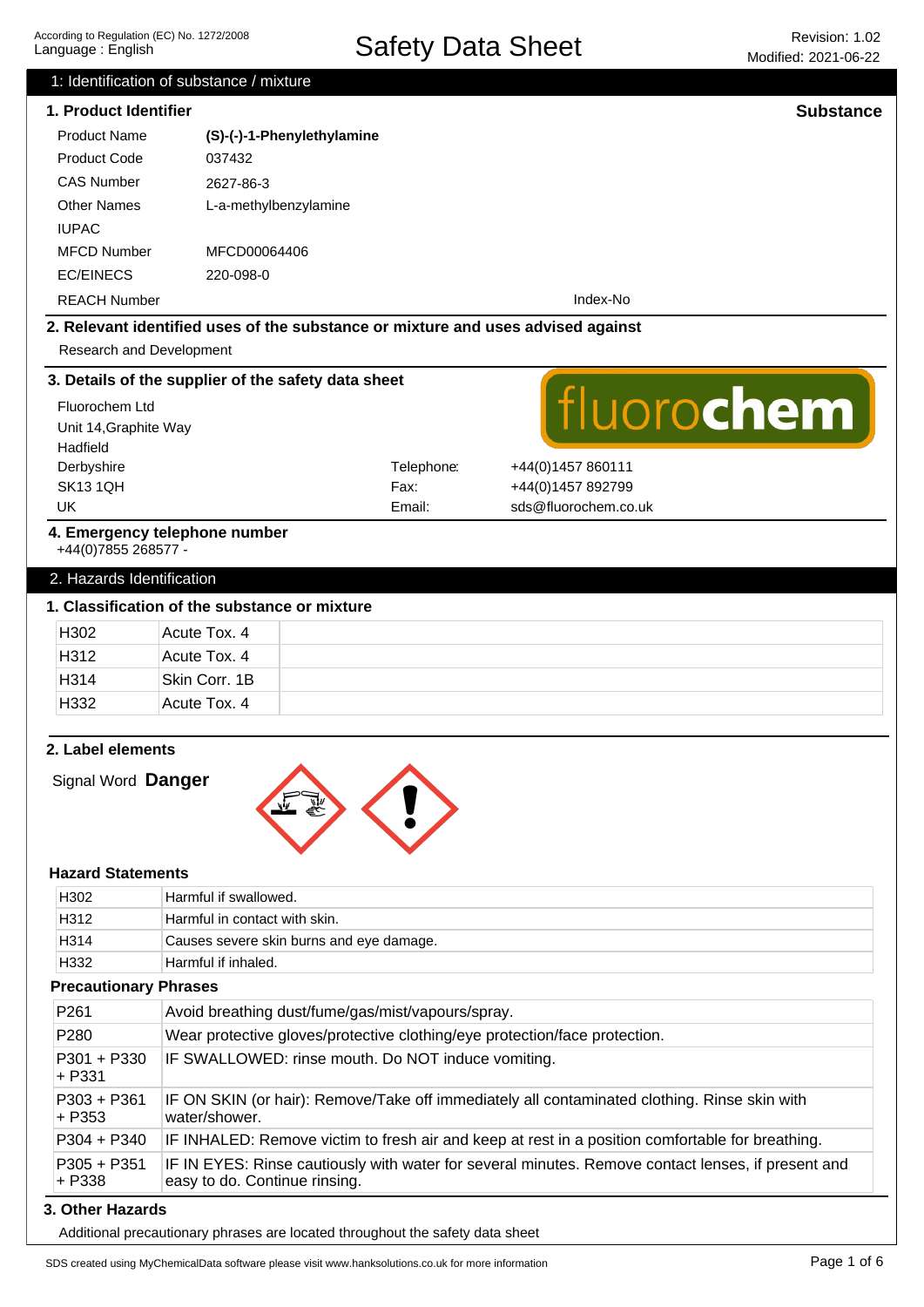|                                         | 3. Composition / Information on Ingredients                                                                                   |                                                                                                               |                      |
|-----------------------------------------|-------------------------------------------------------------------------------------------------------------------------------|---------------------------------------------------------------------------------------------------------------|----------------------|
| 1. Substances                           |                                                                                                                               |                                                                                                               |                      |
| <b>Product Name</b>                     |                                                                                                                               | <b>Hazards</b>                                                                                                | <b>Concentration</b> |
| (S)-(-)-1-Phenylethylamine              |                                                                                                                               |                                                                                                               |                      |
|                                         | EC/EINECS: 220-098-0                                                                                                          | CAS Number: 2627-86-3 H302, H312, H314, H332 Acute Tox. 4, Skin Corr. 1B                                      | $\leq$ 100%          |
| 4. First Aid Measures                   |                                                                                                                               |                                                                                                               |                      |
|                                         | 1. Description of first aid measures                                                                                          |                                                                                                               |                      |
| <b>Skin Contact</b>                     | with water/shower.                                                                                                            | P303 + P361 + P353: IF ON SKIN (or hair): Remove/Take off immediately all contaminated clothing. Rinse skin   |                      |
| <b>Eye Contact</b>                      | present and easy to do. Continue rinsing.                                                                                     | P305 + P351 + P338: IF IN EYES: Rinse cautiously with water for several minutes. Remove contact lenses, if    |                      |
| Ingestion                               |                                                                                                                               | P301 + P330 + P331: IF SWALLOWED: rinse mouth. Do NOT induce vomiting.                                        |                      |
| Inhalation                              |                                                                                                                               | P304 + P340: IF INHALED: Remove victim to fresh air and keep at rest in a position comfortable for breathing. |                      |
|                                         | 2. Most important symptoms and effects                                                                                        |                                                                                                               |                      |
| There may be irritation and redness.    |                                                                                                                               |                                                                                                               |                      |
|                                         | 3. Indication of any immediate medical attention                                                                              |                                                                                                               |                      |
| No additional measures required         |                                                                                                                               |                                                                                                               |                      |
| 5. Firefighting measures                |                                                                                                                               |                                                                                                               |                      |
| 1. Extinguishing Media                  |                                                                                                                               |                                                                                                               |                      |
| Suitable                                | Carbon dioxide.                                                                                                               |                                                                                                               |                      |
|                                         | Dry chemical powder.                                                                                                          |                                                                                                               |                      |
|                                         | Water.<br>fight larger fires with water jet or alcohol resistant foam                                                         |                                                                                                               |                      |
|                                         |                                                                                                                               |                                                                                                               |                      |
| Unsuitable                              | no data                                                                                                                       |                                                                                                               |                      |
|                                         |                                                                                                                               |                                                                                                               |                      |
|                                         | 2. Special Hazards arising from the substance or mixture                                                                      |                                                                                                               |                      |
|                                         | In combustion emits toxic fumes of carbon dioxide / carbon monoxide.<br>In combustion emits toxic fumes of hydrogen fluoride. |                                                                                                               |                      |
|                                         |                                                                                                                               |                                                                                                               |                      |
| 3. Advice for Fire Fighters             |                                                                                                                               |                                                                                                               |                      |
|                                         | Wear self-contained breathing apparatus.                                                                                      |                                                                                                               |                      |
|                                         | Wear protective clothing to prevent contact with skin and eyes.                                                               |                                                                                                               |                      |
| 6. Accidental Release Measures          |                                                                                                                               |                                                                                                               |                      |
| <b>1. Personal Precautions</b>          |                                                                                                                               |                                                                                                               |                      |
|                                         |                                                                                                                               |                                                                                                               |                      |
|                                         | Refer to section 8 of SDS for personal protection details.                                                                    |                                                                                                               |                      |
| 2. Environmental Precautions            |                                                                                                                               |                                                                                                               |                      |
| Do not discharge into drains or rivers. |                                                                                                                               |                                                                                                               |                      |
| Contain the spillage using bunding.     |                                                                                                                               |                                                                                                               |                      |
| 3. Methods & Materials                  |                                                                                                                               |                                                                                                               |                      |
| Absorb into dry earth or sand.          |                                                                                                                               |                                                                                                               |                      |
| Use neutralising agent.                 |                                                                                                                               |                                                                                                               |                      |
|                                         |                                                                                                                               | Transfer to a closable, labelled salvage container for disposal by an appropriate method.                     |                      |
|                                         |                                                                                                                               |                                                                                                               |                      |
|                                         | 4. Preventing the occurrence of secondary hazards.                                                                            |                                                                                                               |                      |
| No Special Measures Required            |                                                                                                                               |                                                                                                               |                      |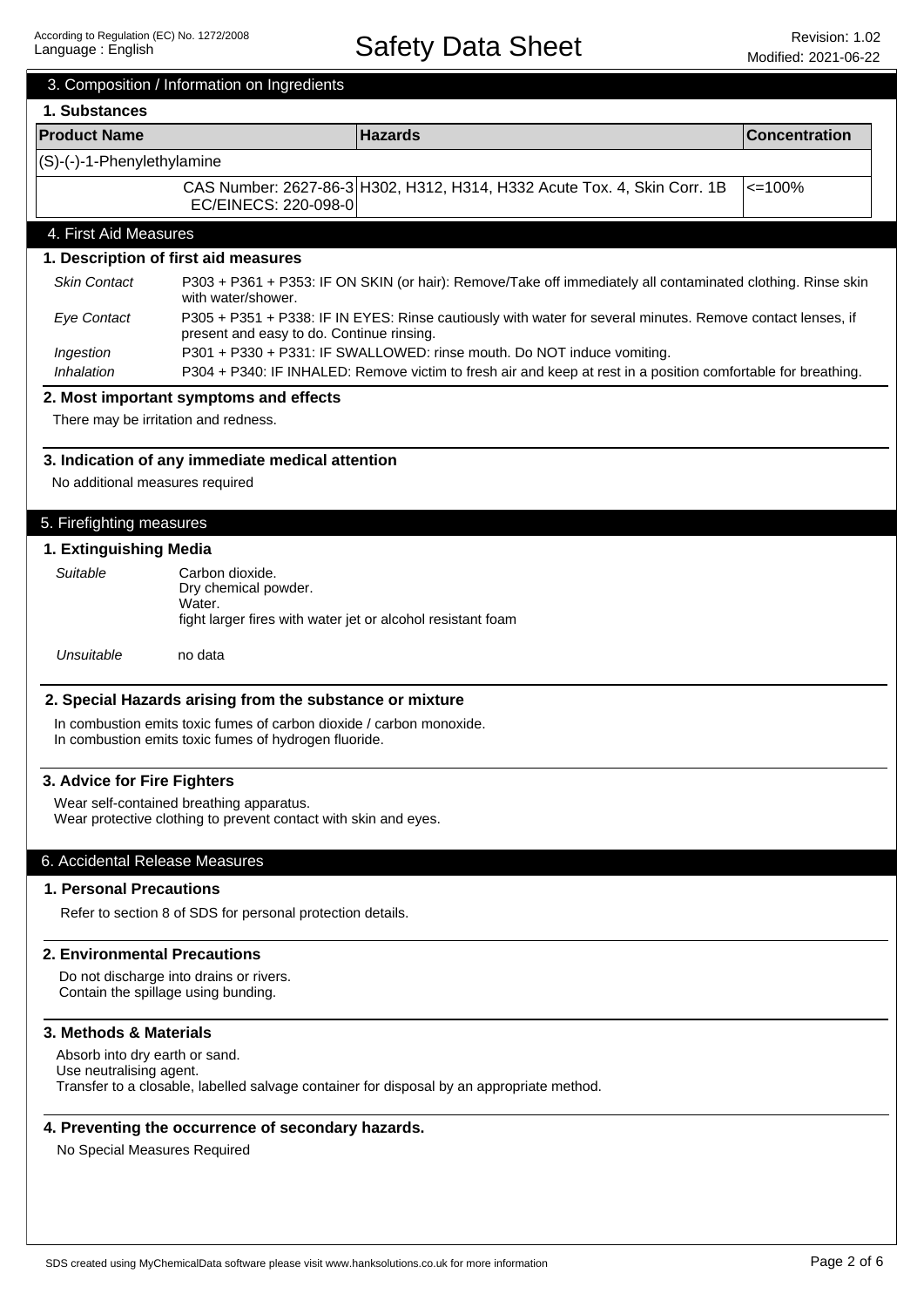## Other advice no further information available Maintaining Integrity Storage Controls Managing Storage Risks **2. Conditions for safe storage, including any incompatibilities** Store in cool, well ventilated area. Keep away from sources of ignition. Keep container tightly closed. No special requirements Store away from oxidising agents Keep in tightly closed container in cool area away from direct sunlight or heat sources. 7.Handling and Storage **1. Personal Precautions** Ensure there is sufficient ventilation of the area. P264: Wash hands thoroughly after handling. P270: Do not eat, drink or smoke when using this product. P363: Wash contaminated clothing before reuse. Keep ignition sources away- do not smoke (smoking kills) Protection against explosions and fires Safe Handling

## **3. Specific End Uses**

The end use(s) have not been fully determined. The substance is supplied for Research and Development purposes by professionals only.

## 8. Exposure Controls/Personal Protection

## **1. Control Parameters**

No Data Available

| 2. Exposure Controls                       |                                                                                                                                                                                                                                                                                       |
|--------------------------------------------|---------------------------------------------------------------------------------------------------------------------------------------------------------------------------------------------------------------------------------------------------------------------------------------|
| General protective and<br>hygiene measures | P280: Wear protective gloves/protective clothing/eye protection/face protection.<br>Wash hands during breaks and at the end of handling the material<br>Immediately remove any contaminated clothing                                                                                  |
| <b>Engineering measures</b>                | P271: Use only outdoors or in a well-ventilated area.<br>Use only in a chemicals fume hood.                                                                                                                                                                                           |
| Eye / Face Protection                      | Safety Glasses with side-shields.<br>Face-shield.                                                                                                                                                                                                                                     |
| Hand protection                            | The selected Gloves have to satisfy the specifications of EU directive 89/686/EEC and the standard<br>EN 374 derived from it.                                                                                                                                                         |
| Respiratory protection                     | P261: Avoid breathing dust/fume/gas/mist/vapours/spray.                                                                                                                                                                                                                               |
| Skin protection                            | Gloves must be inspected prior to use.<br>Use proper glove removal technique to avoid skin contact with this product.<br>Dispose of contamminated gloves after use in accordance with applicable laws and good laboratory<br>practice.<br>Wash and dry hands.<br>Protective clothing. |
| Other personal protection<br>advice        | no data                                                                                                                                                                                                                                                                               |
| 9. Physical and Chemical Properties        |                                                                                                                                                                                                                                                                                       |

## **1. Physical and Chemical Properties**

| Appearance      | Liquid            |
|-----------------|-------------------|
| Odour           | No Data Available |
| Odour threshold | No Data Available |
| <b>PH</b>       | No Data Available |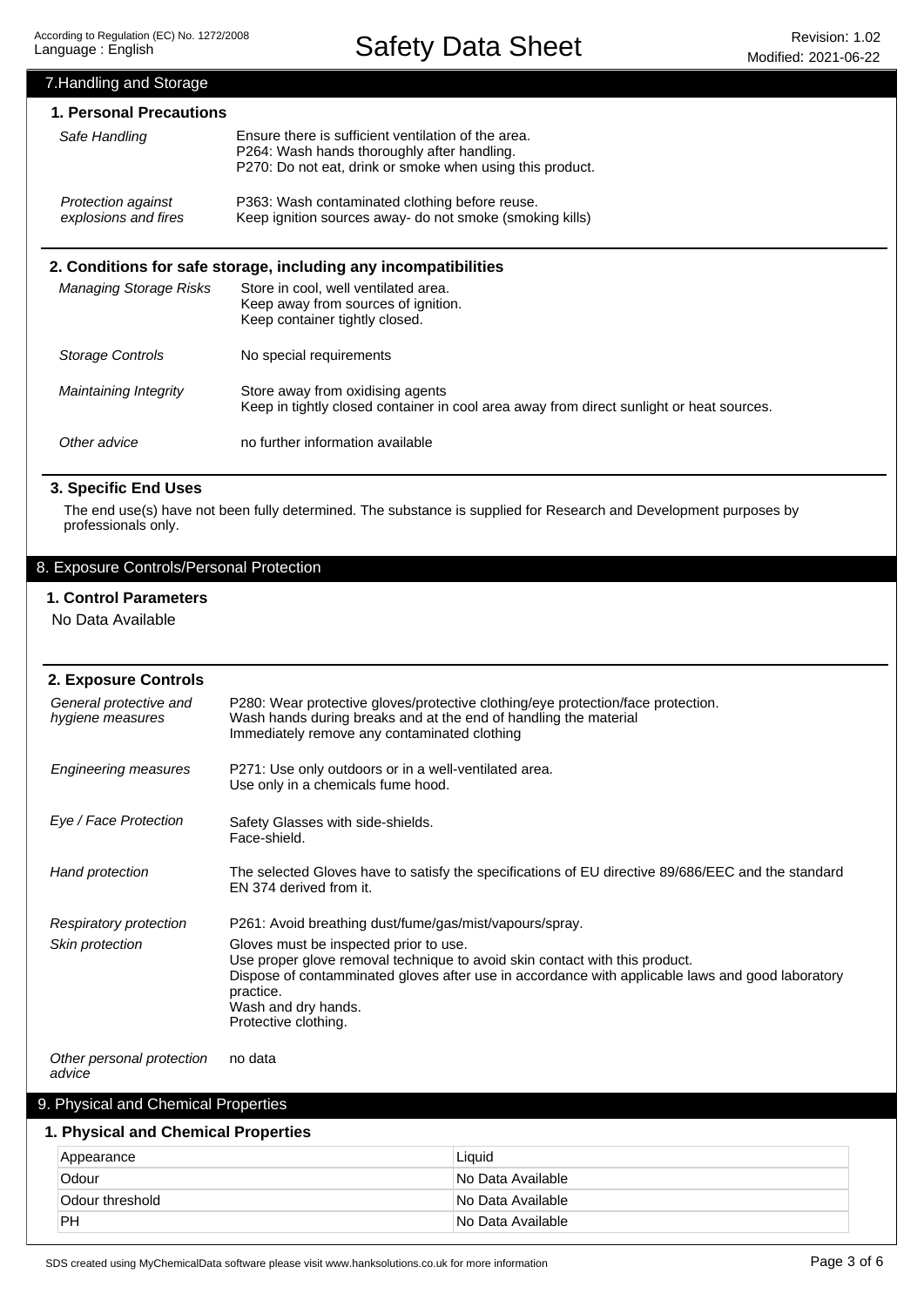#### According to Regulation (EC) No. 1272/2008 Language : English

## Safety Data Sheet Revision: 1.02

| Melting point / Freezing point               | No Data Available |
|----------------------------------------------|-------------------|
| Initial boiling point and boiling range      | $187^{\circ}$ C   |
| Flash point                                  | 71°C              |
| Evaporation rate                             | No Data Available |
| Flammability(solid,gas)                      | No Data Available |
| Upper/lower flammability or explosive limits | No Data Available |
| Vapour pressure                              | No Data Available |
| Vapour density                               | No Data Available |
| Relative density                             | 0.95              |
| Solubility(ies):                             | No Data Available |
| Partition coefficient: n-octanol/water       | No Data Available |
| Auto-ignition temperature                    | No Data Available |
| Decomposition temperature                    | No Data Available |
| Viscosity                                    | No Data Available |
| Explosive properties                         | No Data Available |
| Oxidising properties                         | No Data Available |

#### **2. Other Information**

No additional information available

## 10. Stability and Reactivity

#### **1. Reactivity**

no unusual reactivity

## **2. Stability**

Stable under normal conditions.

## **3. Possibility of Hazardous Reactions**

no hazardous reactions known

## **4.Conditions to Avoid**

no specific conditions to avoid

#### **5. Incompatible Materials**

Oxidising agents. Strong acids. Bases.

#### **6. Hazardous Decomposition Products**

In combustion emits toxic fumes of carbon dioxide / carbon monoxide. In combustion emits toxic fumes of hydrogen fluoride. In combustion emits toxic fumes of nitrogen oxides.

## 11. Toxicology information

| 1. Information                       |                                        |
|--------------------------------------|----------------------------------------|
| <b>Acute Toxicity</b>                | no data                                |
| Skin corrosion/irritation            | irritant for skin and mucous membranes |
| Serious eye<br>Damage/irritation     | strong caustic effect.                 |
| Respiratory or skin<br>sensitisation | No sensitizing effect known            |
| Germ Cell mutagenicity               | not known                              |
| Carcinogenicity                      | not known                              |
| Reproductive toxicity                | not known                              |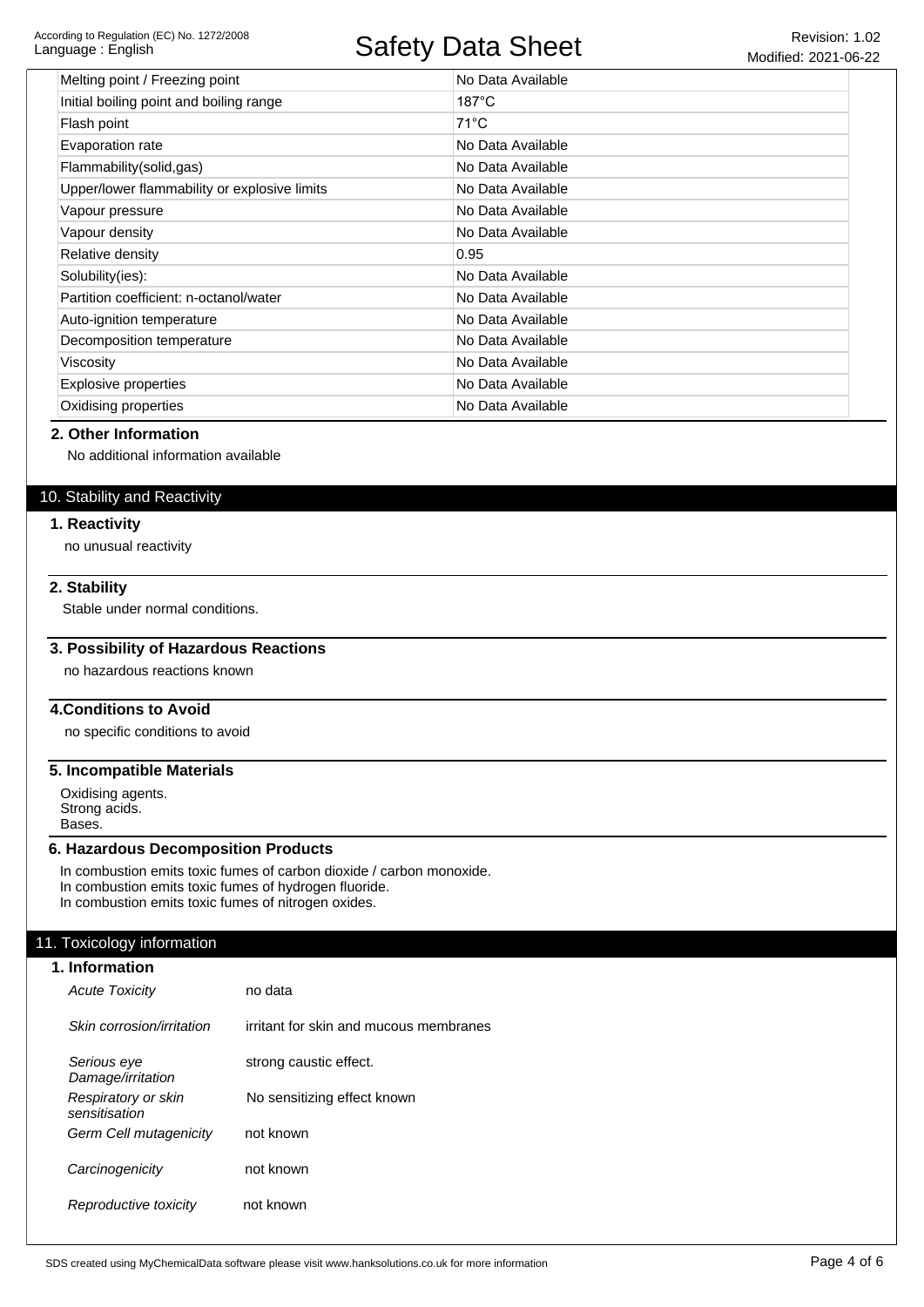Aspiration hazard STOT-repeated exposure STOT-single exposure not known not known not known

## **2. Additional**

To the best of our knowledge the acute and chronic toxicity of this substance is not fully known. No classification data on carcinogenic properties of this material is available from the EPA, IARC,NTP,OSHA or ACGIH swallowing will lead to a strong caustic effect on mouth and throat and the danger of perforation of oesophagus and stomach.

## 12. Ecological Information

#### **1. Toxicity**

not known

## **2. Persistence and degradability**

not known

## **3. Bio-Accumulative Potential**

not known

## **4. Mobility and Soil**

not known

## **5. Results of PBT & vPvB assessment**

not known

## **6. Other adverse effects**

Do not allow product to reach ground water, water bodies or sewage system, even in small quantities.

## 13. Disposal Considerations

#### **1. Waste Treatment Methods**

Hand over to authorised disposal company as hazardous waste. Disposal Operations

Disposal of Packaging Disposal must be made according to official regulations.

## 14. Transport Information

## **Air (ICAO)**

| 1.         | UN Number: 2735                      |                                                                               |
|------------|--------------------------------------|-------------------------------------------------------------------------------|
| 2.         |                                      | Shipping Name: Amines, liquid, corrosive, n.o.s.                              |
| 3.         | Transport hazard class(es): : 8      | Sub Class:                                                                    |
|            |                                      |                                                                               |
| 4.         | Packing group: II                    |                                                                               |
| 5.         | <b>Environmental hazards:</b>        |                                                                               |
| 6.         | <b>Special Precautions for user:</b> |                                                                               |
| 7.         | Transport in bulk:                   |                                                                               |
| Road (ADR) |                                      |                                                                               |
| 1.         | <b>UN Number: 2735</b>               |                                                                               |
| 2.         |                                      | Shipping Name: AMINES, LIQUID, CORROSIVE, N.O.S ((S)-(-)-1-Phenylethylamine). |
| 3.         | Transport hazard class(es): : 8      | Sub Class:                                                                    |